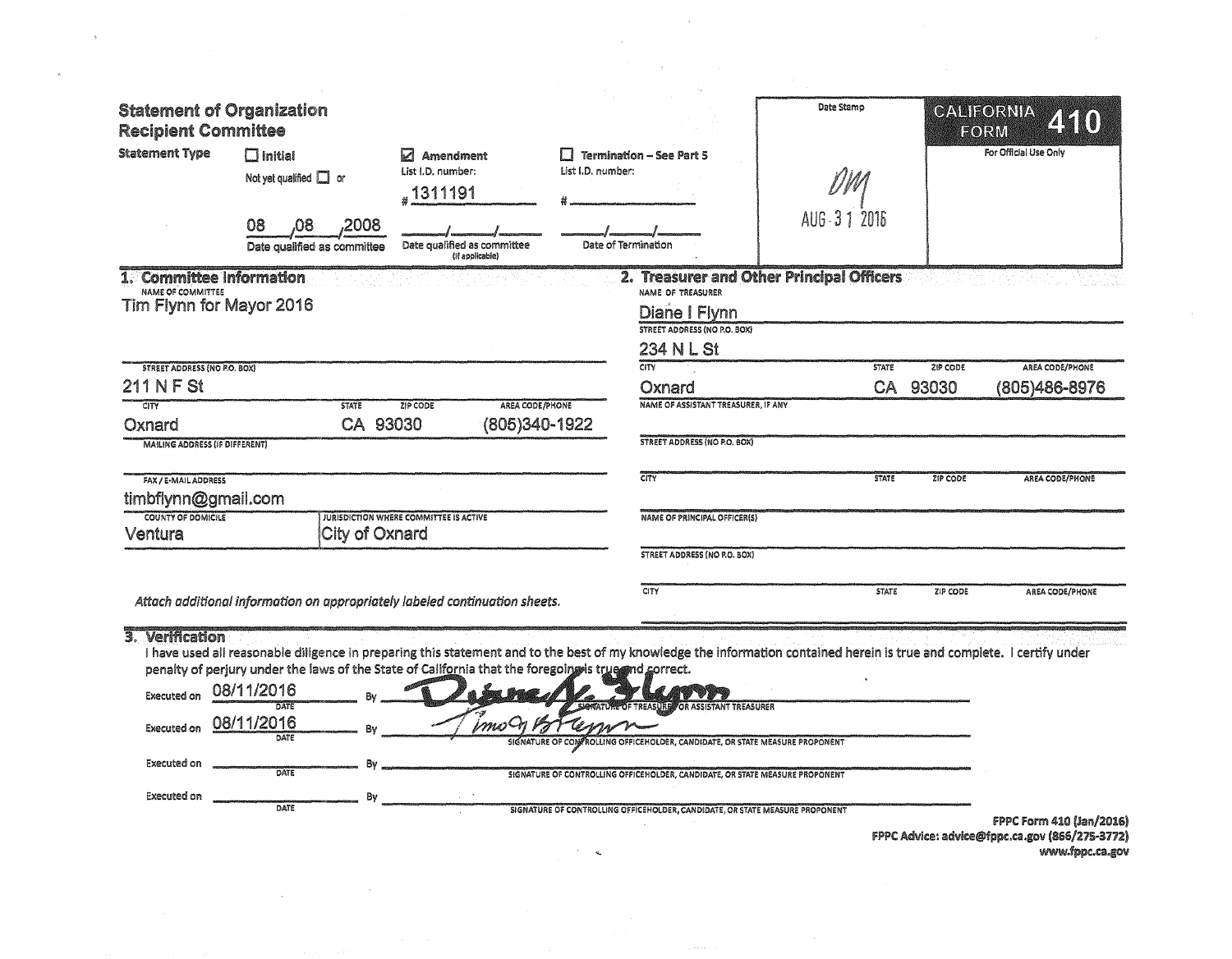| <b>Statement of Organization</b><br><b>Recipient Committee</b><br>INSTRUCTIONS ON REVERSE | CALIFORNIA 110<br>FORM<br>Page 2 |
|-------------------------------------------------------------------------------------------|----------------------------------|
| Tim Flynn for Mayor 2016                                                                  | I.D. NUMBER                      |
|                                                                                           | 1311191                          |

• All committees must list the financial institution where the campaign bank account is located.

| NAME OF FINANCIAL INSTITUTION                          | AREA CODE/PHONE | i bank account number |          |
|--------------------------------------------------------|-----------------|-----------------------|----------|
| <b>Bank of America-Oxnard Main</b>                     | (805) 258-4508  | 18024-67829           |          |
| ADDRESS                                                | CITY            | <b>STATE</b>          | ZIP CODE |
| 1855 N Oxnard Blvd                                     | Oxnard          | CA                    | 93030    |
| 4. Type of Committee Complete the applicable sections. |                 |                       |          |

**Controlled Committee** 

. List the name of each controlling officeholder, candidate, or state measure proponent. If candidate or officeholder controlled, also list the elective office sought or held, and district number, if any, and the year of the election.

• List the political party with which each officeholder or candidate is affiliated or check "nonpartisan."

e If this committee acts with another controlled committee, list the name and identification number of the other controlled committee.

| NAME OF CANDIDATE/OFFICEHOLDER/STATE MEASURE PROPONENT | ELECTIVE OFFICE SOUGHT OR HELD<br>(INCLUDE DISTRICT NUMBER IF APPLICABLE) | YEAR OF ELECTION | PARTY       |
|--------------------------------------------------------|---------------------------------------------------------------------------|------------------|-------------|
| Timothy B Flynn                                        | Mayor - City of Oxnard                                                    | 2016             | Monpartisan |
|                                                        |                                                                           |                  | Nonpartisan |

Primarily formed to support or oppose specific candidates or measures in a single election. List below: **Primarily Formed Committee** 

| CANDIDATE(S) NAME OR MEASURE(S) FULL TITLE (INCLUDE BALLOT NO. OR LETTER) | CANDIDATE(S) OFFICE SOUGHT OR HELD OR MEASURE(S) JURISDICTION<br>(INCLUDE DISTRICT NO., CITY OR COUNTY, AS APPLICABLE) | CHECK ONE      |        |
|---------------------------------------------------------------------------|------------------------------------------------------------------------------------------------------------------------|----------------|--------|
|                                                                           |                                                                                                                        | SUPPORT        | OPPOSE |
|                                                                           |                                                                                                                        | <b>SUPPORT</b> | OPPOSE |
|                                                                           |                                                                                                                        |                |        |

FPPC Form 410 (Jan/2016) FPPC Advice: advice@fppc.ca.gov (866/275-3772)<br>www.fppc.ca.gov